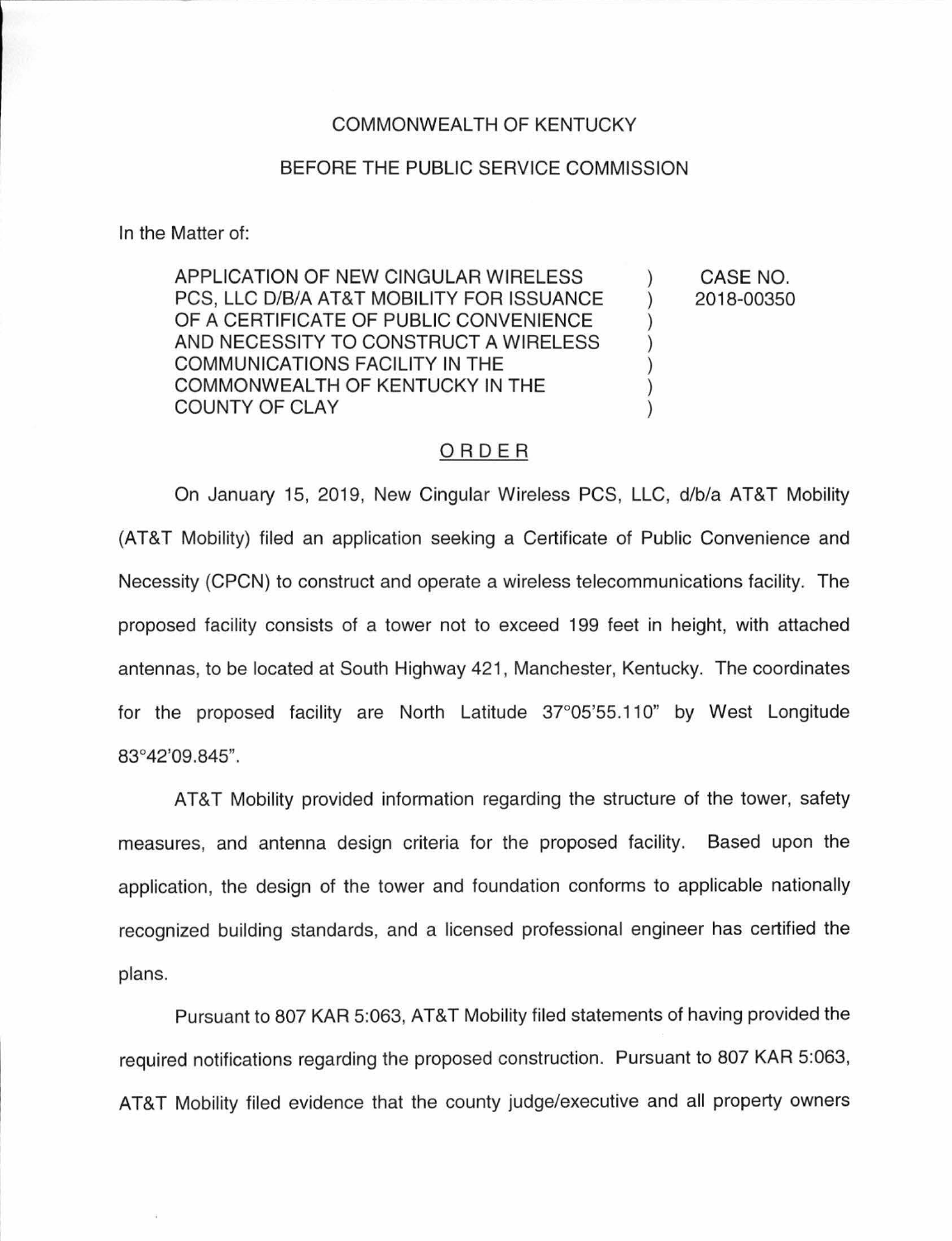within 500 feet and contiguous to the cell site have been notified of the proposed construction. The notices solicited any comments and informed the recipients of their right to request intervention. As of the date of this Order, no public comments or requests for intervention have been received.

AT&T Mobility has provided documentation from the Federal Aviation Administration (FAA) stating that notice to the FAA is not required at the analyzed location and height for slope, height, or straight-in procedures. AT&T Mobility has also provided documentation from the Kentucky Airport Zoning Commission (KAZC) stating that a permit is not required from the KAZC for the construction and operation of the proposed facility.

The Commission, having considered the evidence of record and being otherwise sufficiently advised, finds that AT&T Mobility has demonstrated that a facility is necessary to provide adequate utility service and, therefore, a CPCN to construct the proposed facility should be granted.

Pursuant to KRS 278.280, the Commission is required to determine proper practices to be observed when it finds, upon complaint or on its own motion, that the facilities of any utility subject to its jurisdiction are unreasonable, unsafe, improper, or insufficient. To assist the Commission in its efforts to comply with this mandate, AT&T Mobility should notify the Commission if the antenna tower is not used to provide service in the manner set out in the application and this Order. Upon receipt of such notice, the Commission may, on its own motion, institute proceedings to consider the proper practices, including removal of the unused antenna tower, which should be observed by AT&T Mobility.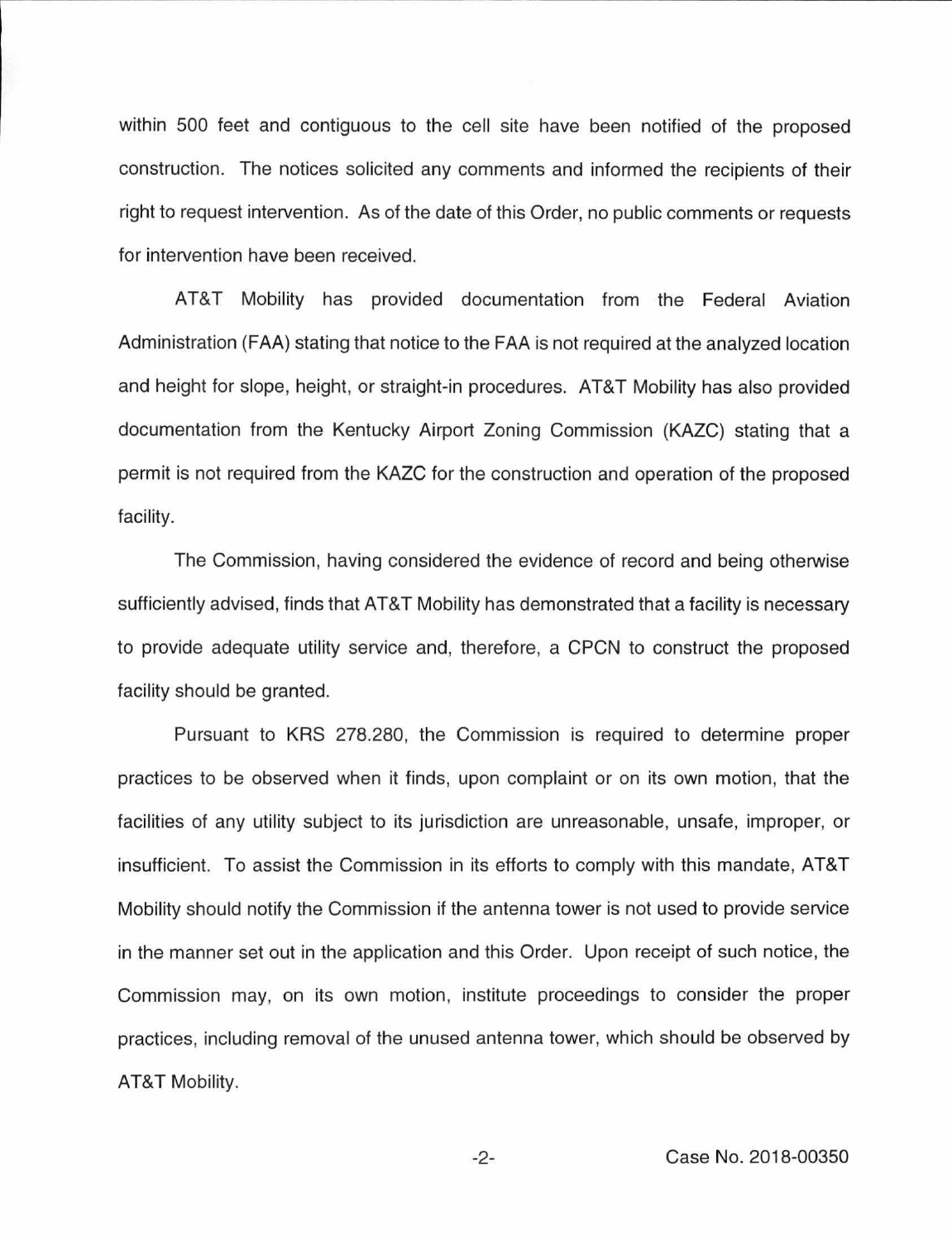## IT IS THEREFORE ORDERED that:

1. AT&T Mobility is granted a CPCN to construct a wireless telecommunications facility. The proposed facility consists of a tower not to exceed 199 feet in height, with attached antennas, to be located at South Highway 421 , Manchester, Kentucky. The coordinates for the proposed facility are North Latitude 37°05'55.110" by West Longitude 83°42'09.845".

2. AT&T Mobility shall immediately notify the Commission in writing if, after the antenna tower is built and utility service is commenced, the tower is not used for a period of three months in the manner authorized by this Order.

3. Documents filed, if any, in the future pursuant to ordering paragraph 2 shall reference this case number and shall be retained in the post-case correspondence file.

4. This case is closed and removed from the Commission's docket.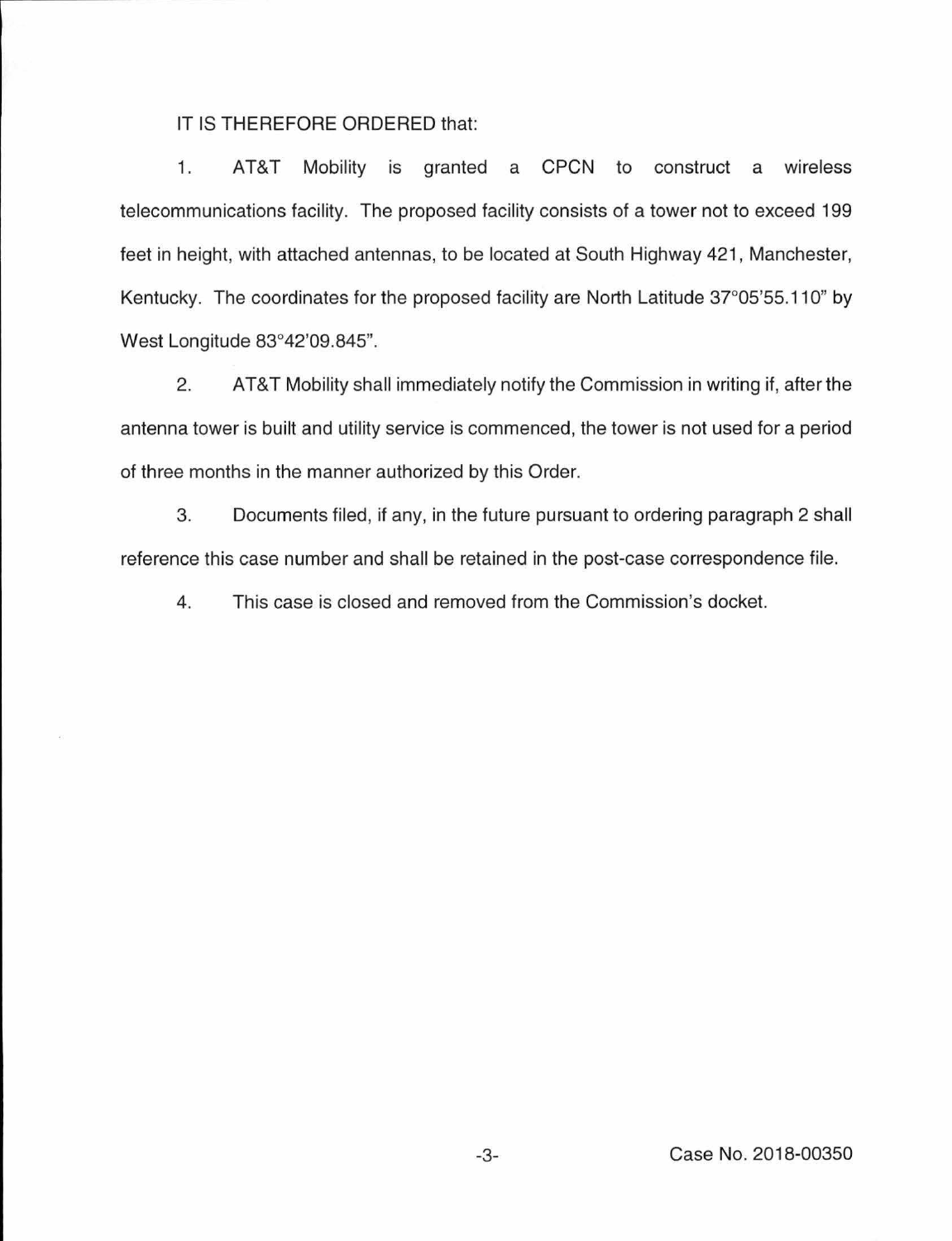By the Commission

|                    | ENTERED |                        |
|--------------------|---------|------------------------|
| MAR 05 2019        |         |                        |
| SERVICE COMMISSION |         | <b>KENTUCKY PUBLIC</b> |

ATTEST: Pm W **22 Executive Director** 

Case No. 2018-00350